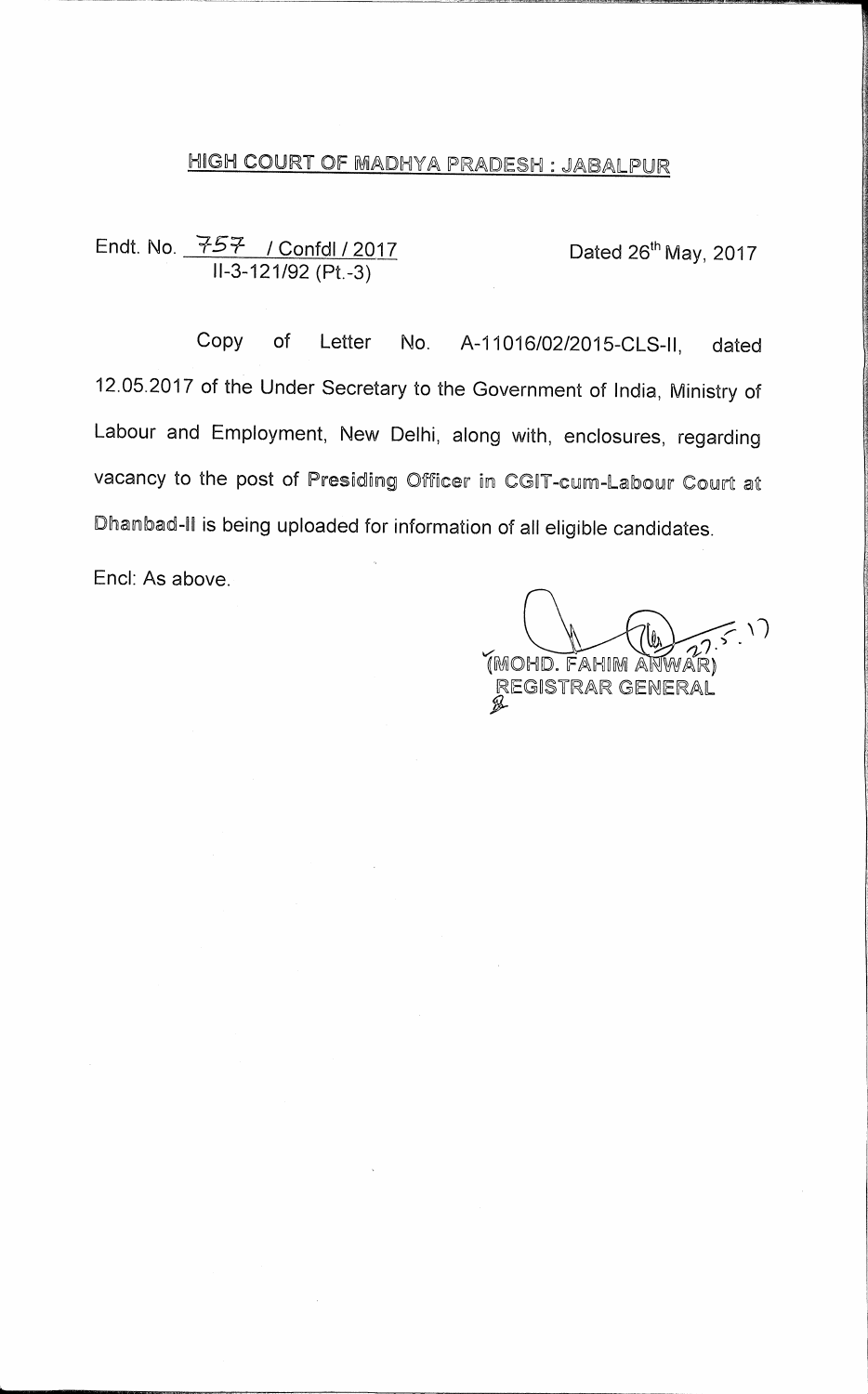$\circ$  |  $\circ$ 

#### **No. A-11016/02/2015-CLS-II Government of India Ministry of Labour & Employment \*\*\*\*\*\***

**Shram Shakti Bhawan, Rafi Marg, New Delhi — 110001.**  Dated  $0\beta$ .05.2017  $\overline{\mathfrak{g}}$ 

**The Registrar General,** 

**All High Courts.** 

Sub: Filling up the post of Presiding Officer of Central Government Industrial  $\textcolor{black}{\texttt{Tribound-cum-labour Court.} }$  Dhanbad-II.

**Sir,** 

**To,** 

**I am directed to say that the post of Presiding Officer of Central Government Industrial Tribunal-cum-Labour Court (CGIT-cum-LC) at Dhanbad-II is to be filled up shortly in accordance with the provisions contained in Sections 7 & 7A of the Industrial Disputes Act, 1947 (relevant**  extract of the Act placed at Annexure-I). According to these provisions, the post can be held **by a judicial officer who is, or has been, a Judge of a High Court or who has rendered not less than three years' service as an Additional District Judge or a District Judge. A serving Judge can be appointed on transfer on deputation basis for a fixed term. A retired Judge can be appointed on re-employment basis. The terms and conditions of appointment of a Judge to the post of**  Presiding Officer will be as per Annexure-II [The Presiding Officers of the Labour Court, **Industrial Tribunal and National Tribunal (Salaries, Allowances and other Terms and Conditions of Service) Rules, 2015].** 

**2. The scales of pay attached to the post of Presiding Officer of CGIT-cum-LC are as follows:** 

(i) Distt. Judge (Entry Level) -<br>(ii) Distt. Judge (Selection Grade) - Rs.57.700-1230-58.930-1380-63.070-<sup>2</sup> (ii) Distt. Judge (Selection Grade) **(ii) Distt. Judge (Selection Grade) — Rs.57,700-1230-58,930-1380-67,210-1540-70,290/-**  (iii) Distt. Judge (Super time Scale) – Rs.70,290-1540-76,450/-

**Continued on Page 2** 

**3. It is requested that a panel of names of judicial officers who are willing to be appointed as Presiding Officer of CGIT-cum-LC, Dhanbad-II and who fulfill the eligibility conditions may please be furnished so as to reach this Ministry within a period of two months from the date of**  issue of this letter for selection of a suitable officer. A set of three (03) proformas (Annexure-III, IV & V) is to be included with each application. A check-list (copy placed at Annexure-ME) **regarding the documents/copies enclosed may be sent with each application. The Bio-Data of each of the officers may be furnished in the proforma placed at** Annexure-E19 **to be**  filled by the concerned officer and to be attested by the concerned Registrar General. The **nomination of each of the officers may be forwarded along with an abstract of ACRs (if applicable to the officer) of the last five years, duly certified in the proforma placed at**  Annexure-V, along with verified copies of ACR dossiers and vigilance clearance (if applicable).

High Court of Methys Pradesh  $J\cap\mathbb{C}$  is  $\mathbb{R}$ 25 MM 2017 Bort, Mo. Recolet Migh Chart J o ipeo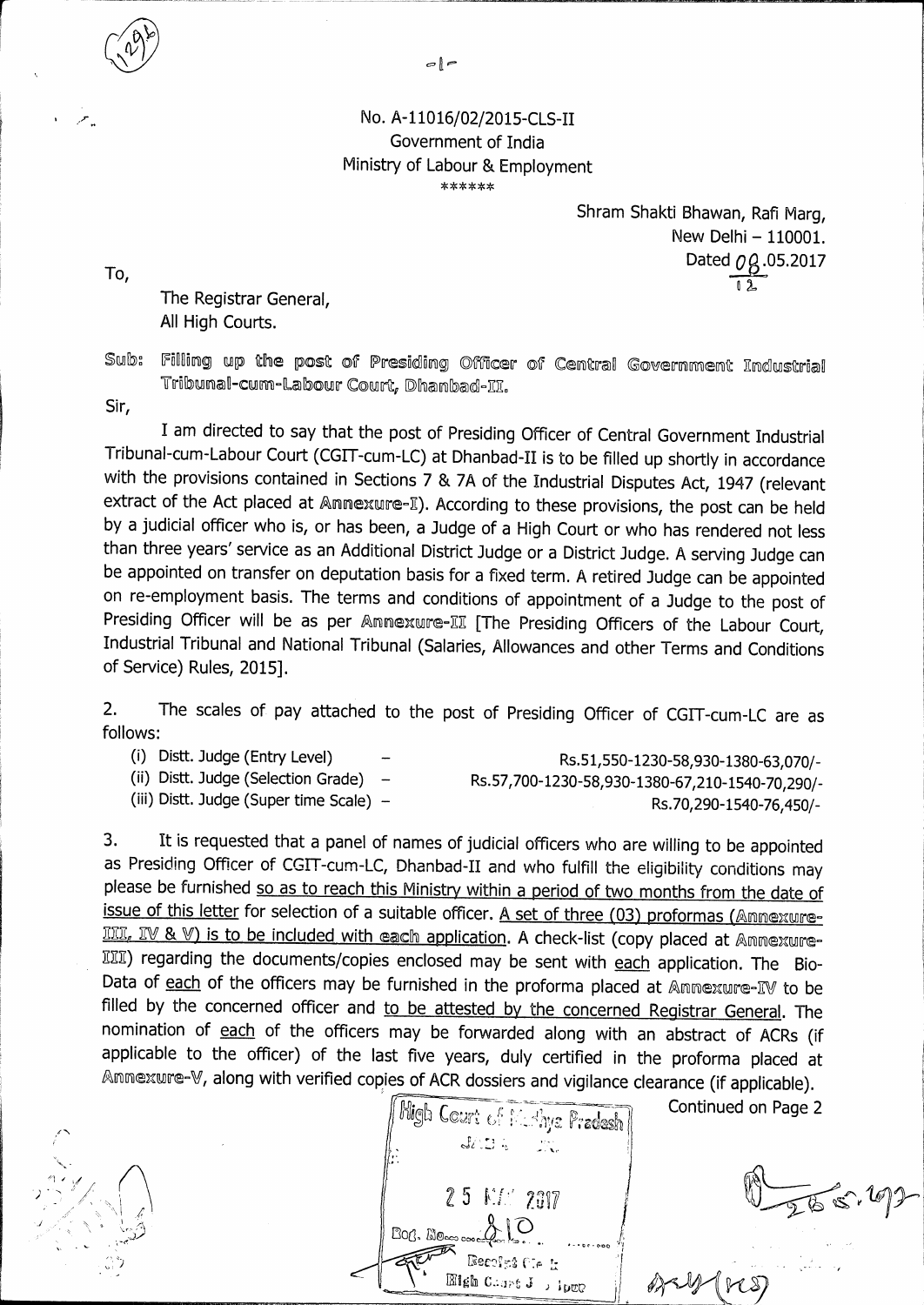4. It is requested that a panel of names of judicial officers who fulfill the requirements, as mentioned above and are willing to take up the assignment on terms and conditions mentioned in the enclosed rules (Annexure-II) may please be furnished to this Ministry along with the proformas (Annexure-III, IV & V) enclosed with each application.

5. It is requested that filling of details of each of the officers in each of the proformas and the last date of sending of applications may strictly be adhered to. It is informed that only the nominations with complete proformas (Annexure-EEL, IV and V) and verified copies of ACR dossiers (if applicable) received on/before 07.07.2017 will be considered by the Ministry. The matter may kindly be treated as urgent.

6. It is further requested that this Circular may be given wide publicity including the Notice Board of the Court so that there is sufficiently large number of candidates applying for the post.

Yours faithfully,

 $(S. K. S<sub>n</sub>gh)$ Under Secretary to the Government of India Tel. No. 011-23766903

Copy to:

- 1. Ministry of Law and Justice, Department of Legal Affairs, Shastri Bhawan, New Delhi with the request that a panel of names of Judicial Officers (retired or serving) who are willing to be appointed to the post of the Presiding Officer of the CGIT-cum-LC, Dhanbad-II may kindly be forwarded to this Ministry.
- 2. All Deputy Chief Labour Commissioners (Central) with the request to take up the matter with the Registrars of the High Courts concerned for wide publicity of the circular.
- 3. The Director, NIC, Ministry of Labour & Employment, New Delhi with the request to upload the circular on the website of the Ministry.

Encl: Annexure-I, II, III, IV & V.

 $(S. K. S<sub>th</sub>$  (S. Under Secretary to the Government of India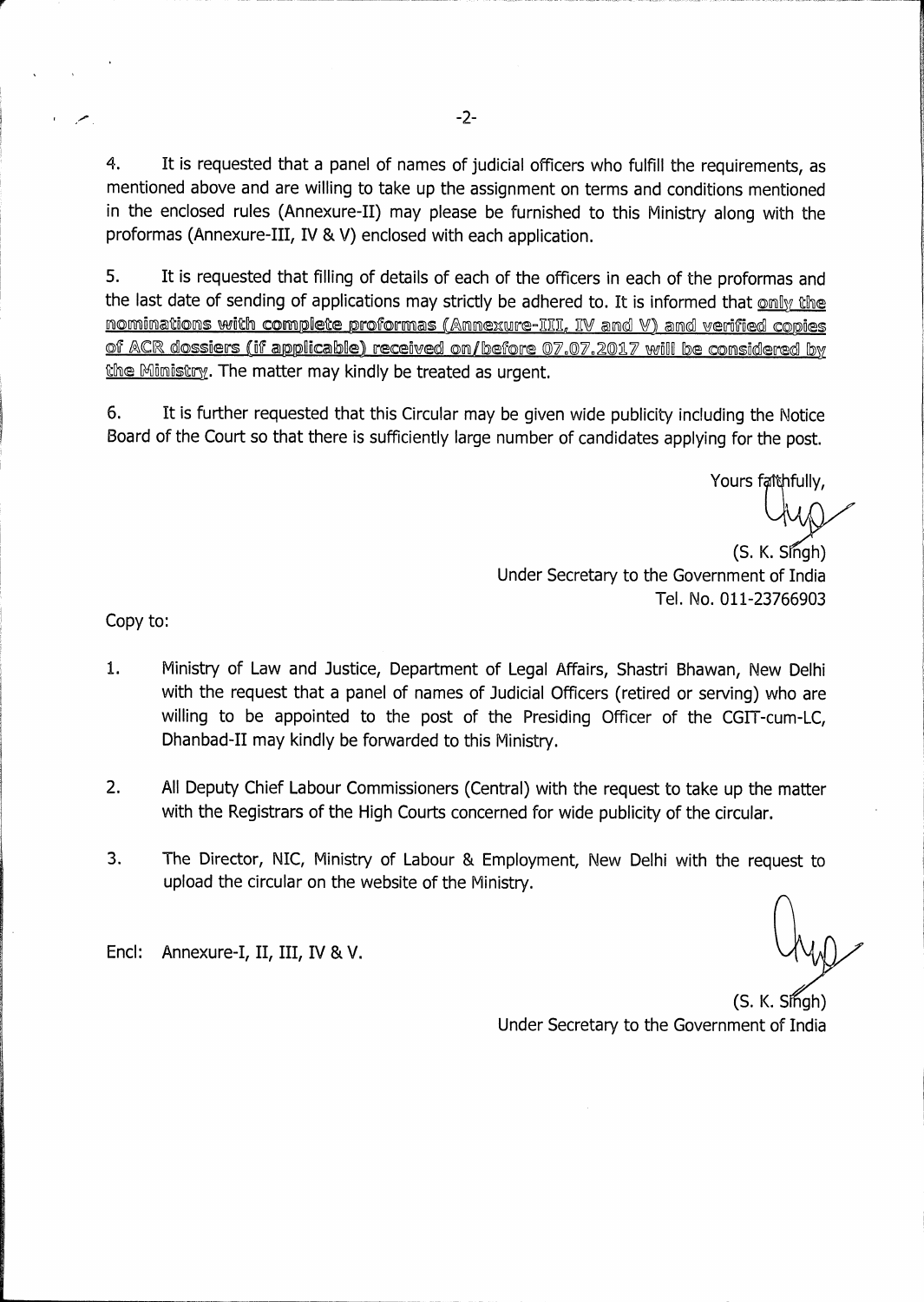### **Annexure-III**

# Check-list for each judicial officer to be considered for the post of Presiding Officer, CGIT-cum-Labour Court, Dhanbad-II

| SI.            | Document                                                                           | Status of enclosure   |
|----------------|------------------------------------------------------------------------------------|-----------------------|
| No.            |                                                                                    | of document           |
|                |                                                                                    | $-$ Yes               |
|                |                                                                                    | $N - No$              |
|                |                                                                                    | $NA$ – Not Applicable |
| $\mathbf{1}$   | Copies of Annual Confidential Reports of the officer<br>during the last five years |                       |
| $\overline{2}$ | Vigilance clearance of the officer                                                 |                       |
| 3              | Integrity certificate of the officer                                               |                       |
| $\overline{4}$ | Annexure-IV                                                                        |                       |
|                | (Proforma for Bio-Data of the Officer)                                             |                       |
| $\overline{5}$ | Annexure-V                                                                         |                       |
|                | (Proforma for ACR Gradings for the last five years of the<br>Officer)              |                       |

(Sign and Seal of the Registrar General of the concerned High Court)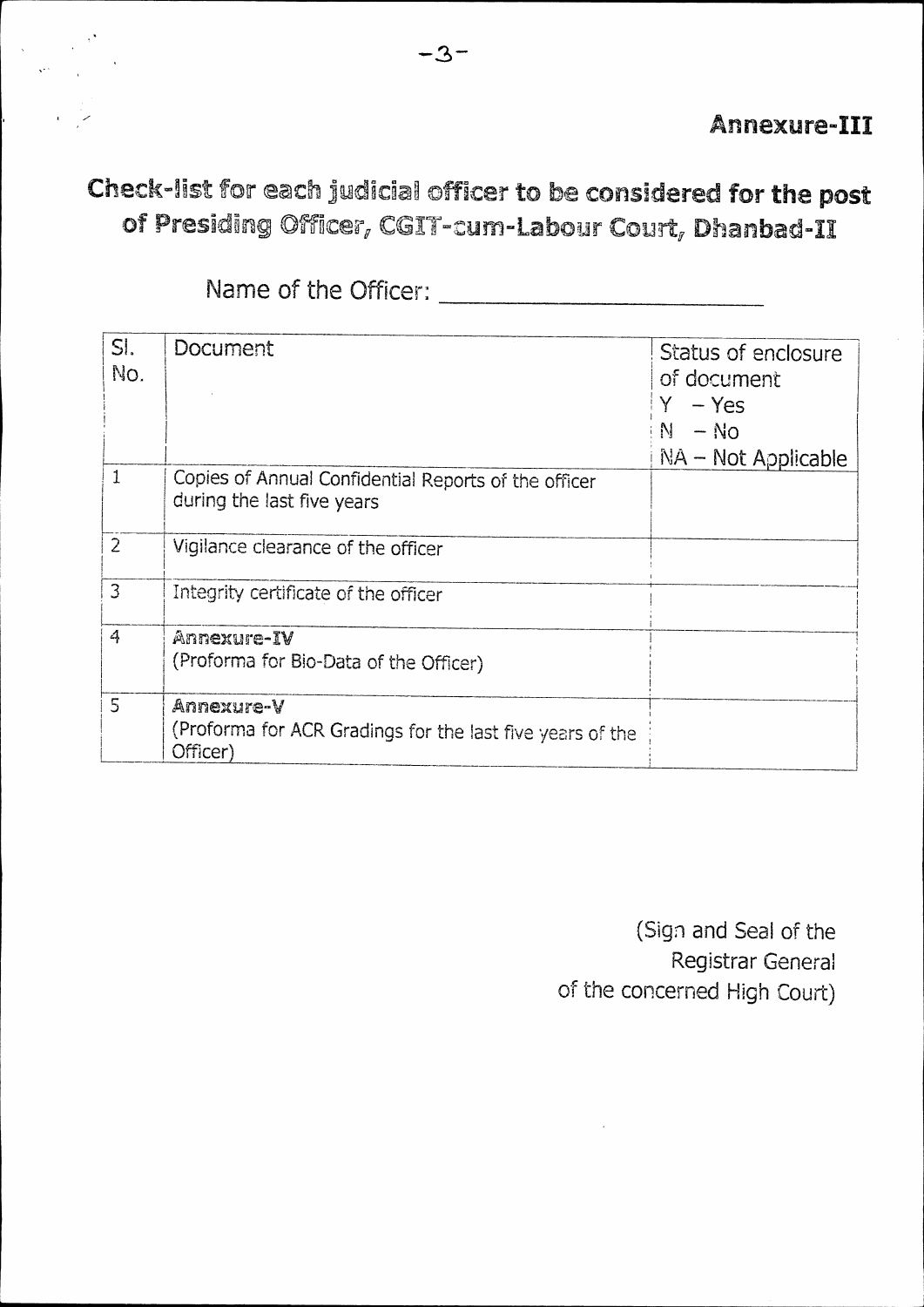## roforma for Bio-data

(to be filled by the judicial officer concerned)

| 1.       | Name (in full)                                                                                                                                                                                                                                            |  |  |  |
|----------|-----------------------------------------------------------------------------------------------------------------------------------------------------------------------------------------------------------------------------------------------------------|--|--|--|
| 2.       | Date of Birth                                                                                                                                                                                                                                             |  |  |  |
| 3.       | <b>Educational Qualification</b>                                                                                                                                                                                                                          |  |  |  |
| 4.       | Particulars of Service in brief with dates of<br>each appointment held from the level of<br>Additional District Judge or equivalent post<br>(In Chronological Order)<br>(Note: Experience with regard to Labour<br>matters may be specifically mentioned) |  |  |  |
| 5.<br>6. | <b>Details</b><br>Name of the last/current post<br>in<br>Date of appointment to<br>respect<br>last/current post<br>of last/<br>Date of retirement<br>current<br>Scale of pay<br>post<br>Last pay drawn<br>held<br>Address for communication               |  |  |  |
|          |                                                                                                                                                                                                                                                           |  |  |  |
| 7.       | Phone no.<br>(Office)<br>(Residential)<br>(Mobile)                                                                                                                                                                                                        |  |  |  |
| 8.       | E-mail address                                                                                                                                                                                                                                            |  |  |  |

Date: Signature: Signature:

Place: Name: Name: Name: Name: Name: Name: Name: Name: Name: Name: Name: Name: Name: Name: Name: Name: Name: Name: Name: Name: Name: Name: Name: Name: Name: Name: Name: Name: Name: Name: Name: Name: Name: Name: Name: Name: